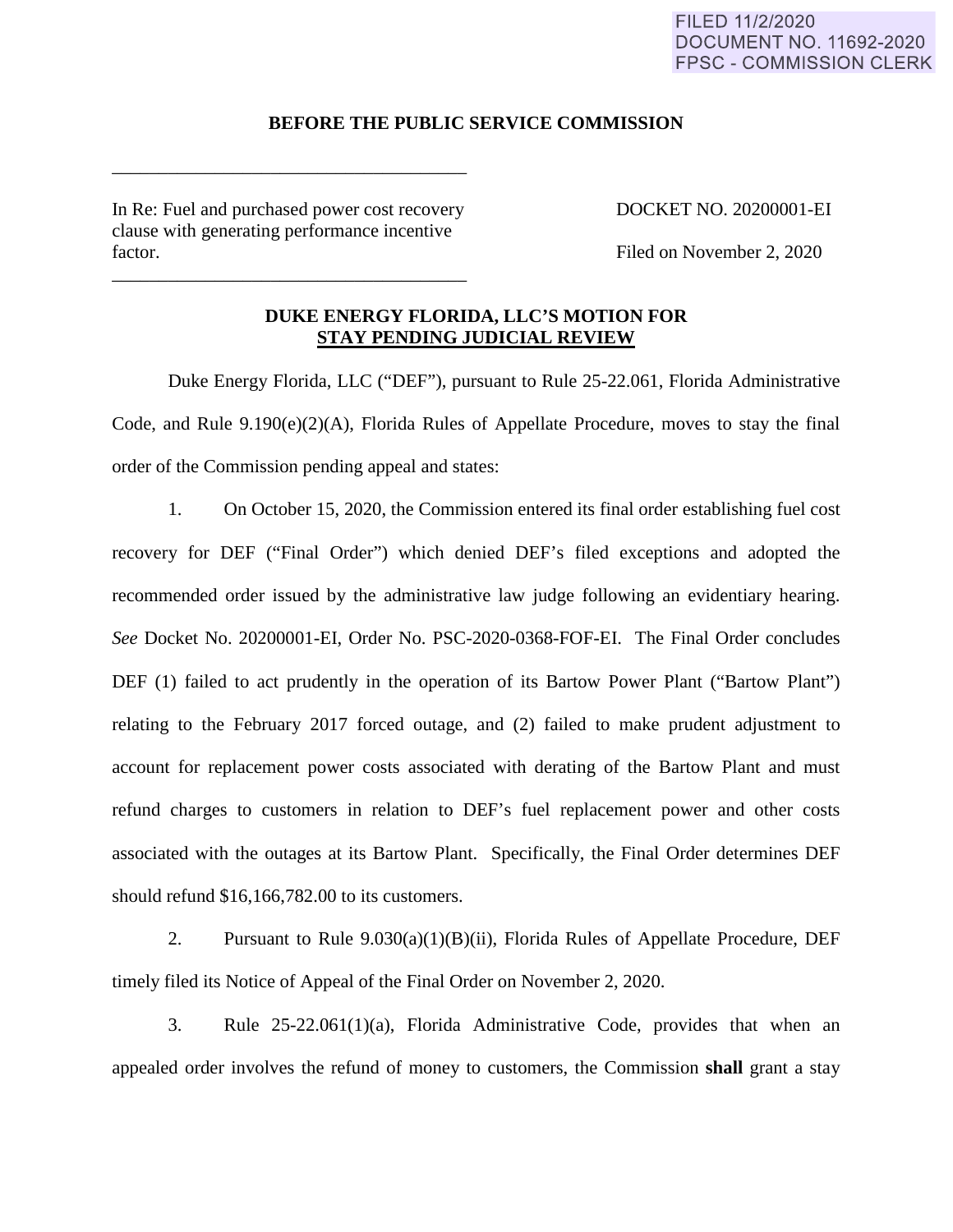pending judicial proceedings upon motion of the utility or company affected. *See In re Aloha Utilities, Inc*, 2005 WL 405335 (Fla. P.S.C. Feb. 7, 2005). While the remaining subsection of Rule 25-22.061 affords the Commission discretion in determining a stay motion, subsection( $1$ )(a) is mandatory when the order appealed "involves the refund of moneys to customers."

4. Because DEF is an investor-owned electric utility and the order on appeal involves the refund of moneys to customers, Rule 25-22.061(1)(a) requires the Commission to grant the requested stay pending appeal.

5. Given the circumstances of this case and the on-going nature of the fuel docket, DEF should not be required to post a bond, corporate undertaking, or any other conditions to secure the revenues collected by DEF that may ultimately be subject to refund if the order under appeal is upheld; that is, because such a refund would take the form of a reduction in DEF's fuel collections for the refund period, no bond, undertaking or other assurances are necessary or appropriate. *See* 25-22.061(1), (3), Florida Administrative Code.

6. DEF meets the prerequisites for a mandatory stay under the plain language of Rule 25-22.061(1)(a). But even if DEF were not entitled to a mandatory stay, the Commission should grant a discretionary stay in the alternative based upon a consideration of the nonexclusive factors outlined in Rule 25-22.061(2), Florida Administrative Code. Specifically, DEF is likely to prevail on the merits of the appeal and a stay on implementation of the Final Order during the pendency of the appeal would not cause substantial harm or be contrary to the public interest.

7. DEF has demonstrated a likelihood of success on the merits of its appeal for the reasons described in DEF's Proposed Recommended Order at DOAH and in its exceptions to the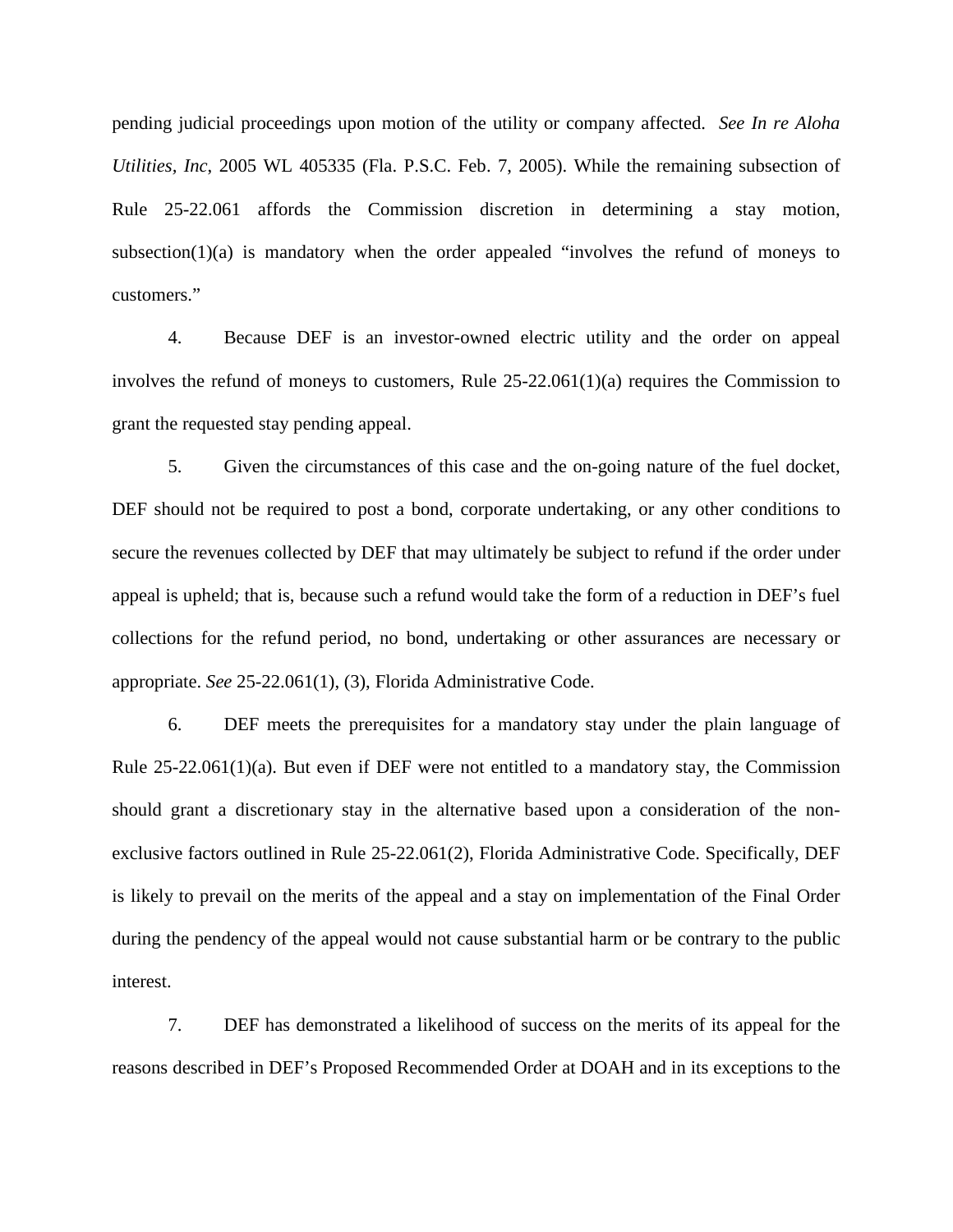Recommended Order filed with the Commission, both of which are incorporated by reference herein. If the Final Order is not stayed, and DEF is successful on appeal, DEF would be entitled to recover the improperly refunded revenues from its customers. The public interest favors stability in electric utility rates rather than refunds followed by recoupments. The mandatory stay provided by Rule  $25-22.061(1)(a)$  is consistent with this sound public policy, and the same considerations would counsel in favor of a discretionary stay pending appeal.

8. Pursuant to Rule 28-106.204(3), Florida Administrative Code, the undersigned counsel contacted counsel for each party in this docket to determine whether they object to the requested relief in this motion. DEF is authorized to represent that the Office of Public Counsel opposes the motion and will file a response; that PSC Phosphate and the Florida Industrial Power Users Group oppose the motion, and that Commission Staff, Florida Power & Light, Gulf Power, TECO, and Florida Public Utilities Company take no position on the motion.

#### **CONCLUSION**

**WHEREFORE**, DEF respectfully requests that the Commission enter an order granting a mandatory stay of the Final Order pending appeal. In the alternative, DEF respectfully requests that the Commission enter an order granting a discretionary stay of the Final Order pending appeal.

Respectfully submitted,

#### **SHUTTS & BOWEN LLP**

*Attorneys for Duke Energy Florida, LLC*  215 South Monroe Street, Suite 804 Tallahassee, FL 32301 Telephone: (850) 241-1717

and

4301 West Boy Scout Boulevard, Suite 300 Tampa, FL 33607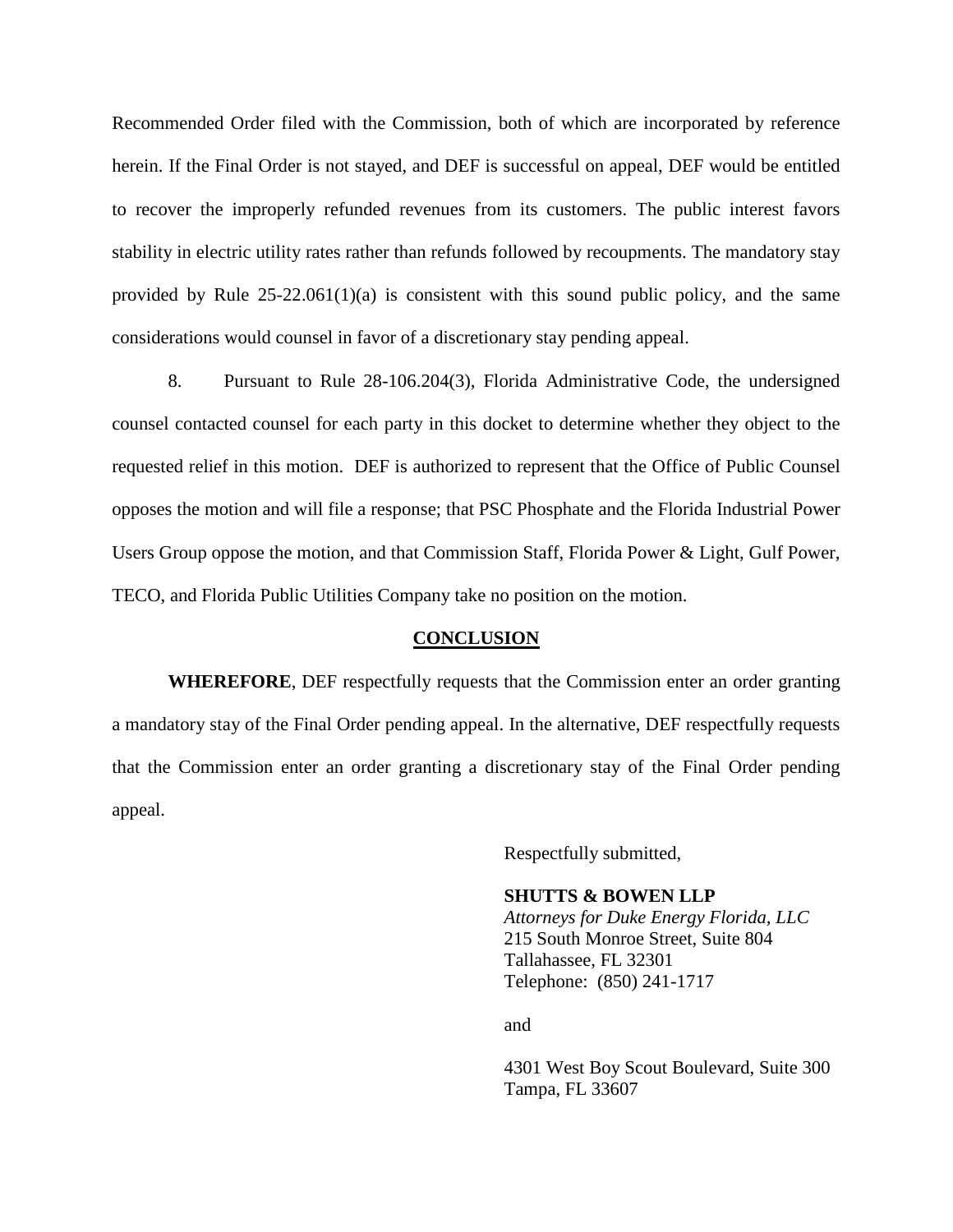Telephone: (813) 227-8149

By: */s Daniel E. Nordby* 

Daniel E. Nordby Florida Bar No. 14588 Email: dnordby@shutts.com Daniel Hernandez Florida Bar No. 176834 Email: dhernandez@shutts.com Alyssa L. Cory Florida Bar No. 118150 Email: acory@shutts.com

# **CERTIFICATE OF SERVICE**

**I HEREBY CERTIFY** that on this 2nd day of November 2020, a true and accurate copy

of the foregoing was e-filed with the Public Service Commission's online filing system and a

true and correct copy has been furnished via electronic mail to the following counsel of record:

**Beth Keating Gunster, Yoakley & Stewart, P.A.**  215 South Monroe Street, Suite 601 Tallahassee, FL 32301 bkeating@gunster.com

**Mike Cassell**  Florida Public Utilities Company 208 Wildlight Avenue Yulee, FL 32097 mcassel@fpuc.com

**James W. Brew, Laura Wynn Baker Stone Law Firm** Eighth Floor, West Tower 1025 Thomas Jefferson Street Northwest Washington, DC 20007 (202) 342-0800 jbrew@smxblaw.com law@smxblaw.com

**Charles John Rehwinkle Thomas Ansley David J.R. Kelly Florida Office of Public Counsel**  1111 West Madison Street, Room 812 Tallahassee, FL 32399 850-488-9330 Rehwinkel.charles@leg.state.fl.us David.tad@leg.state.fl.us kelly.jr@leg.state.fl.us

**Suzanne Smith Brownless Keith Hetrick Office of General Counsel FL Public Service Commission** 2540 Shumard Oak Boulevard Tallahassee, FL 323990850 (850) 413-6218 sbrownle@psc.state.fl.us khetrick@psc.state.fl.us